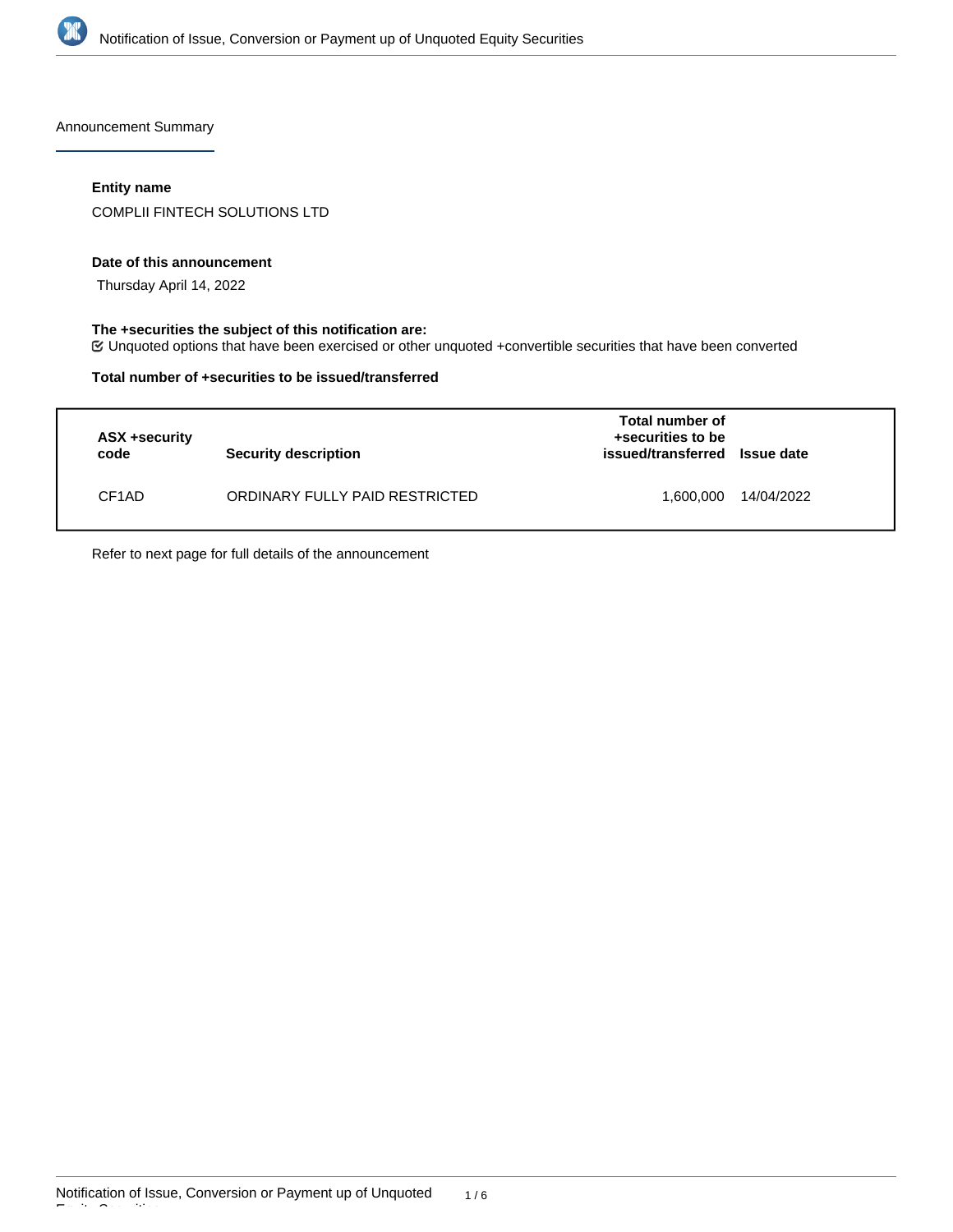

Part 1 - Entity and announcement details

### **1.1 Name of entity**

COMPLII FINTECH SOLUTIONS LTD

We (the entity named above) give notice of the issue, conversion or payment up of the following unquoted +securities.

**1.2 Registered number type** ABN

**Registration number** 71098238585

**1.3 ASX issuer code**

CF1

**1.4 The announcement is**

New announcement

## **1.5 Date of this announcement**

14/4/2022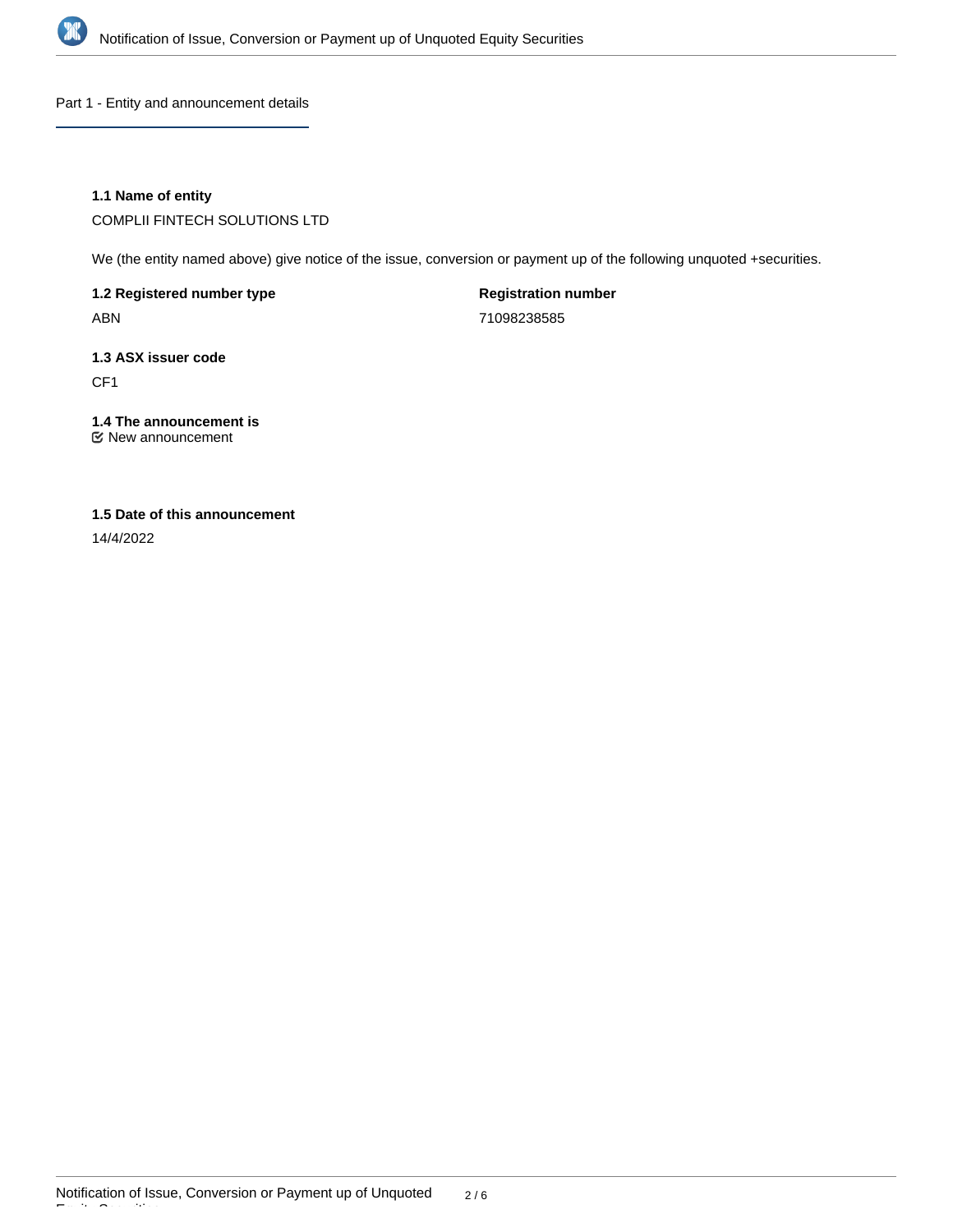

#### Part 2 - Issue details

**2.1 The +securities the subject of this notification are:**

Unquoted options that have been exercised or other unquoted +convertible securities that have been converted

#### **2.2b The +securities being issued, transferred or re-classified as a result of the options being exercised or other +convertible securities being converted are:**

in a class which is not quoted on ASX but which has an existing ASX security code ("existing class")

Equity Securities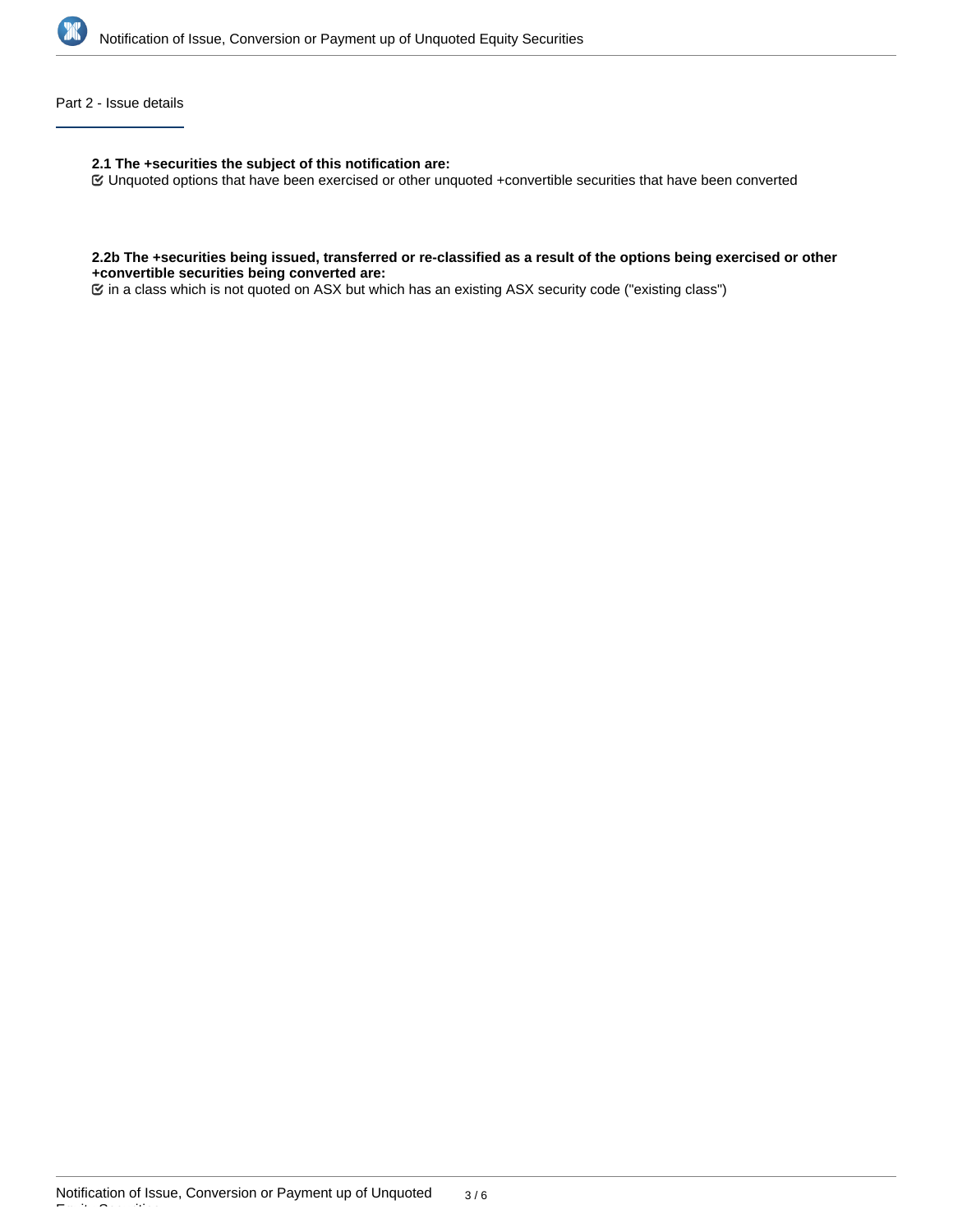

Part 3B - number and type of +securities the subject of this notification (existing class) where issue has not previously been notified to

ASX in an Appendix 3B

# **The right of the holder of the options or other +convertible securities to receive the +underlying securities is being satisfied by:**

An issue of new +securities

**The underlying securities being received by the holder are:**  $\mathfrak{C}$  Are not, and are not intended to be, quoted by ASX

**Existing +securities converting into an existing class**

**FROM (Existing Class) ASX +Security code and description** CF1AP : OPTION EXPIRING 31-DEC-2022 RESTRICTED

**TO (Existing Class) ASX +Security code and description**

CF1AD : ORDINARY FULLY PAID RESTRICTED

**Please state the number of options that were exercised or other +convertible securities that were converted**

**The first date the options were exercised or other +convertible securities were converted**

**The last date the options were exercised or other +convertible securities were converted**

14/4/2022

1,600,000

**Is this all of the options or other +convertible securities on issue of that type?** No

**Were the options being exercised or other +convertible securities being converted issued under an +employee incentive scheme?** No

**Date the +securities the subject of this notification were issued/transferred**

14/4/2022

Equity Securities

**Will the +securities rank equally in all respects from their issue date with the existing issued +securities in that class?** Yes

**Any other information the entity wishes to provide about the +securities the subject of this notification**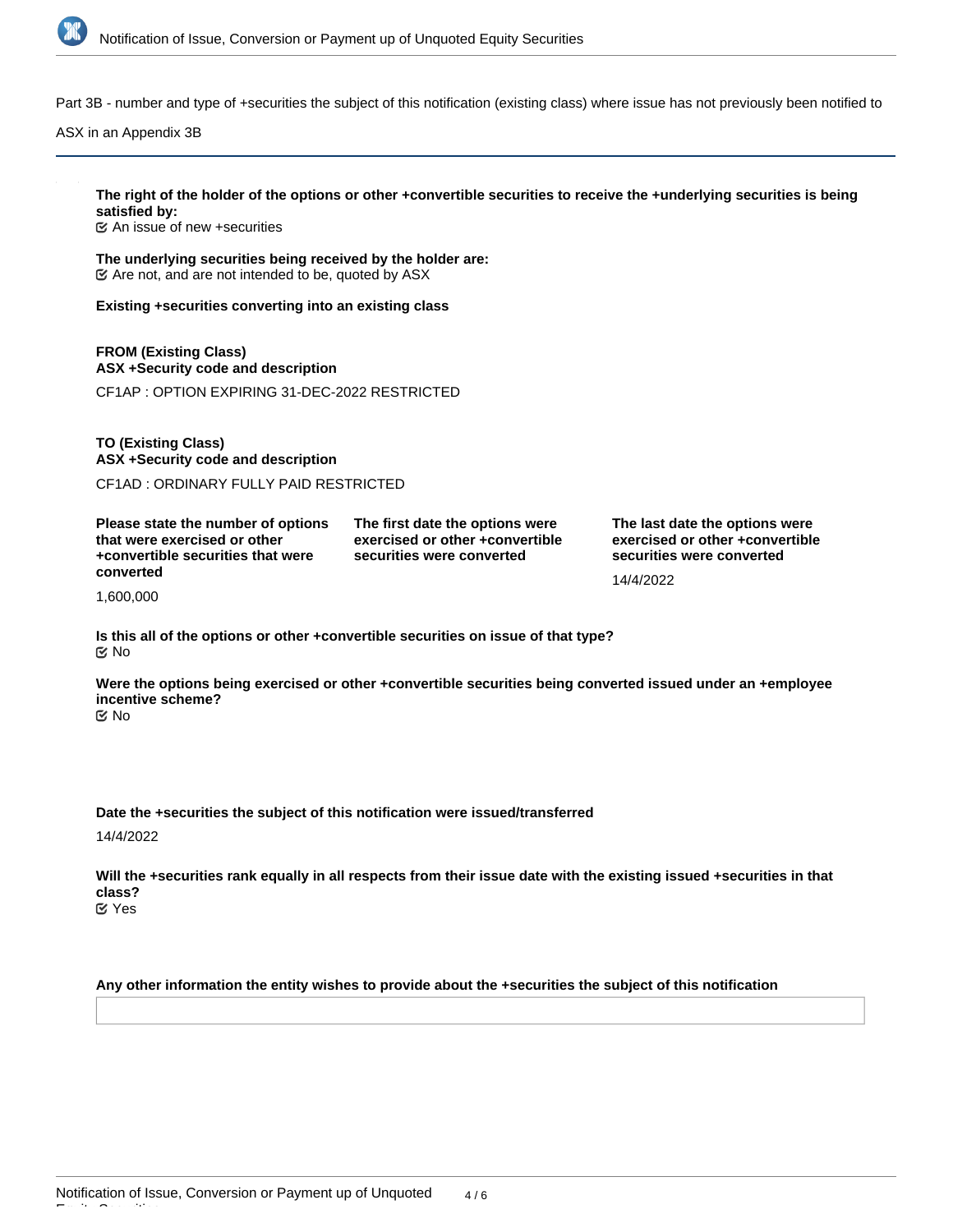

Issue details

## **Number of +securities**

1,600,000